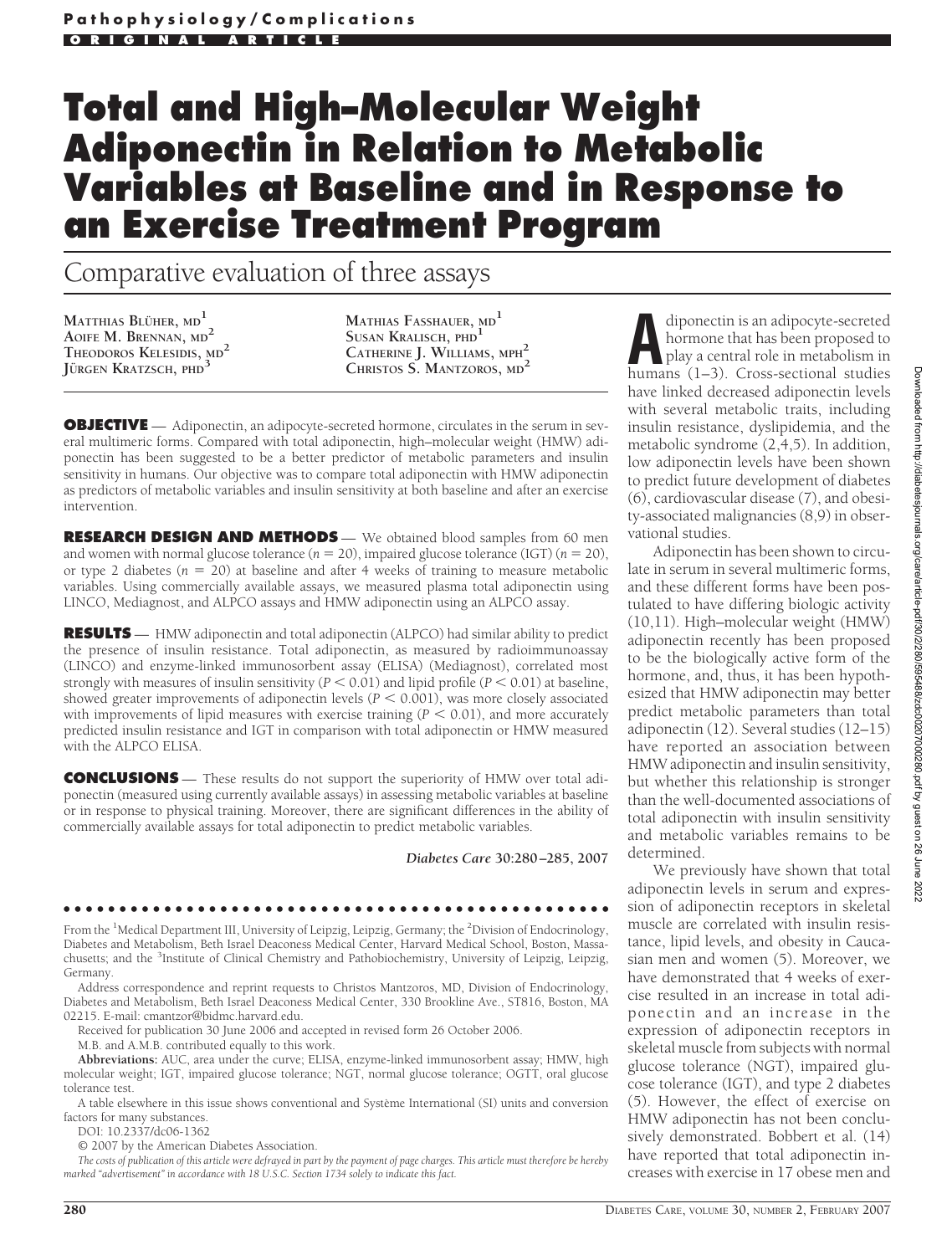women and showed that exercise resulted in a relative increase in the HMW form (assessed by Western blotting), but these changes did not correlate with improved insulin sensitivity.

Progress in the study of HMW adiponectin has been impaired by lack of a commercially available assay to measure individual multimers of adiponectin with high sensitivity and accuracy in large numbers of samples. A novel enzymelinked immunosorbent assay (ELISA) system for the selective measurement of human adiponectin multimers recently has been described (16), and, using this method, Hara et al. (12) have reported that HMW adiponectin has better predictive power to detect the presence of insulin resistance and the metabolic syndrome than total adiponectin measured using the same ELISA.

To study whether measuring HMW adiponectin provides a better predictive value than total adiponectin in assessing metabolic variables, and to identify the assay method that correlates most closely with insulin sensitivity and best predicts improvements in metabolic factors at baseline and after exercise training, we measured serum total adiponectin using three different commercially available assay methods:  $ADIPO<sub>I</sub>$  (LINCO),  $ADIPO<sub>M</sub>$ (Mediagnost), and  $ADIPC<sub>A</sub>$  (ALPCO), as well as HMW adiponectin before and after an exercise intervention program in 60 men and women.

## **RESEARCH DESIGN AND**

**METHODS** — A total of 60 Caucasian men and women were studied in the context of a study on insulin resistance, with 20 subjects each having NGT, IGT, and type 2 diabetes on the basis of a 75-g oral glucose tolerance test (OGTT) according to American Diabetes Association criteria (17). Subjects were enrolled in 60 min of supervised physical training sessions 3 days per week. Each training session included 20 min of biking or running, 20 min of swimming, and 20 min of warming up/cooling down periods, as previously described (5). At baseline and after 4 weeks of training, blood samples were obtained in the fasting state and measurements of anthropometric parameters were performed. The study was approved by the ethics committee of the University of Leipzig. All subjects gave written informed consent.

#### Metabolic assessment

Metabolic and anthropometric assessment was performed as previously described (5). Insulin sensitivity was assessed in all subjects at baseline and after 4 weeks of training using the euglycemic-hyperinsulinemic clamp method. Briefly, after an overnight fast intravenous catheters were inserted into antecubital veins in both arms. One was used for the infusion of insulin and glucose; the other was used for the frequent sampling. After a priming dose of 1.2 nmol/ $m<sup>2</sup>$  insulin, the infusion with insulin was started with a constant infusion rate of  $0.28 \text{ nmol/m}^2$ body surface per min and continued for 120 min. After 3 min, the variable 20% glucose infusion rate was added. The glucose infusion rate was adjusted during the clamp to maintain the blood glucose at 5.0 mmol/l. Bedside blood glucose measurements were performed every 5 min.

#### Adiponectin assays

Serum adiponectin levels were measured using radioimmunoassay (LINCO Research, St. Charles, MO) (ADIPO<sub>I</sub>) with a sensitivity of 1 ng/ml and an intra-assay coefficient of variation (CV) of 6.6% and also using ELISA (Mediagnost, Reutlingen, Germany) ( $ADIPO<sub>M</sub>$ ), as previously described (18). In addition, serum levels of total adiponectin, as well as HMW adiponectin, were determined using a novel ELISA (ALPCO Diagnostics, Salem, NH) (ADIPO<sub>A</sub>). The sensitivity of this assay was 0.04 ng/ml. The recovery rate was 99–103% for total adiponectin and 97– 105% for HMW adiponectin. The effect of serial dilutions has been tested on human serum samples, and linearity and specificity of the assay has been documented (16). Total and HMW adiponectin values per subject time point were obtained together in the same assay, and the ratio of HMW to total adiponectin per subject time point was calculated by dividing the respective values. All respective samples before and after exercise were measured together in the same assay.

In the current study, 10 different serum samples were used as internal controls to estimate precision for both HMW and total adiponectin. Concentrations of adiponectin, ranging from 2.02 to 11.54 g/ml, were consecutively measured four times. For total adiponectin, the intraassay CV was  $5.3\%$  (range  $2.8-8.4$ ) and the average interassay CV was 7.4% (3.2– 9.5). The same human serum samples also were analyzed after treatment with proteinase K (used to digest adiponectin

multimers), and precision was estimated at different concentrations of HMW adiponectin  $(0.4-6.6 \mu g/ml)$ . For HMW adiponectin, the intra-assay CV was 6.8% (range 5.4–8.4) and the interassay CV was 8.7% (7.2–11.5). Based on our serum samples, the intra-assay CV was 4.2% and the interassay CV was 5.6% for total adiponectin, while for HMW adiponectin the intra-assay CV was 6.4% and the interassay CV was 7.9%. The CV of the assay was also evaluated in heparin-treated plasma samples and was 9.1% for total adiponectin and 7.9% for HMW adiponectin based on 16 pairs of internal controls. To our knowledge, this is the first study to evaluate the precision of this assay for both serum and plasma based on a large number of samples (16).

#### Statistical analysis

Comparisons of descriptive characteristics, expressed as means  $\pm$  SD, were conducted using one-way ANOVA with Bonferroni-corrected post hoc tests and were repeated using nonparametric Kruskal-Wallis. Nonparametric Spearman correlation coefficients were calculated among baseline measures of study variables, HMW, and total adiponectin, as well as between changes in total and HMW adiponectin with changes in measures of insulin sensitivity. Comparisons of baseline and after training measures were made using both paired *t* tests and Wilcoxon's rank-sum tests among all subjects and then stratified by sex and glucose tolerance group (NGT, IGT, or type 2 diabetes). A level of  $\alpha = 0.05$  was used to determine statistical significance. Statistical analyses were performed using SPSS version 8 (SPSS, Chicago, IL).

**RESULTS** — Participants with IGT and type 2 diabetes were significantly older and had higher BMI, waist-to-hip ratio, percentage body fat, fasting plasma glucose, 2-h OGTT glucose, fasting plasma insulin, fasting leptin, and total and LDL cholesterol compared with subjects with NGT (Table 1).  $ADIPO<sub>I</sub>$  and  $ADIPO<sub>M</sub>$  total adiponectin measures were strongly correlated to each other (*r* 0.96) and inversely associated with baseline athropometric variables (BMI, waistto-hip ratio, and percentage fat mass), as well as baseline parameters of insulin resistance (fasting plasma glucose, 2-h OGTT glucose, and fasting plasma insulin and positively associated with wholeblood glucose uptake) (Table 2). Moderately strong associations were also appar-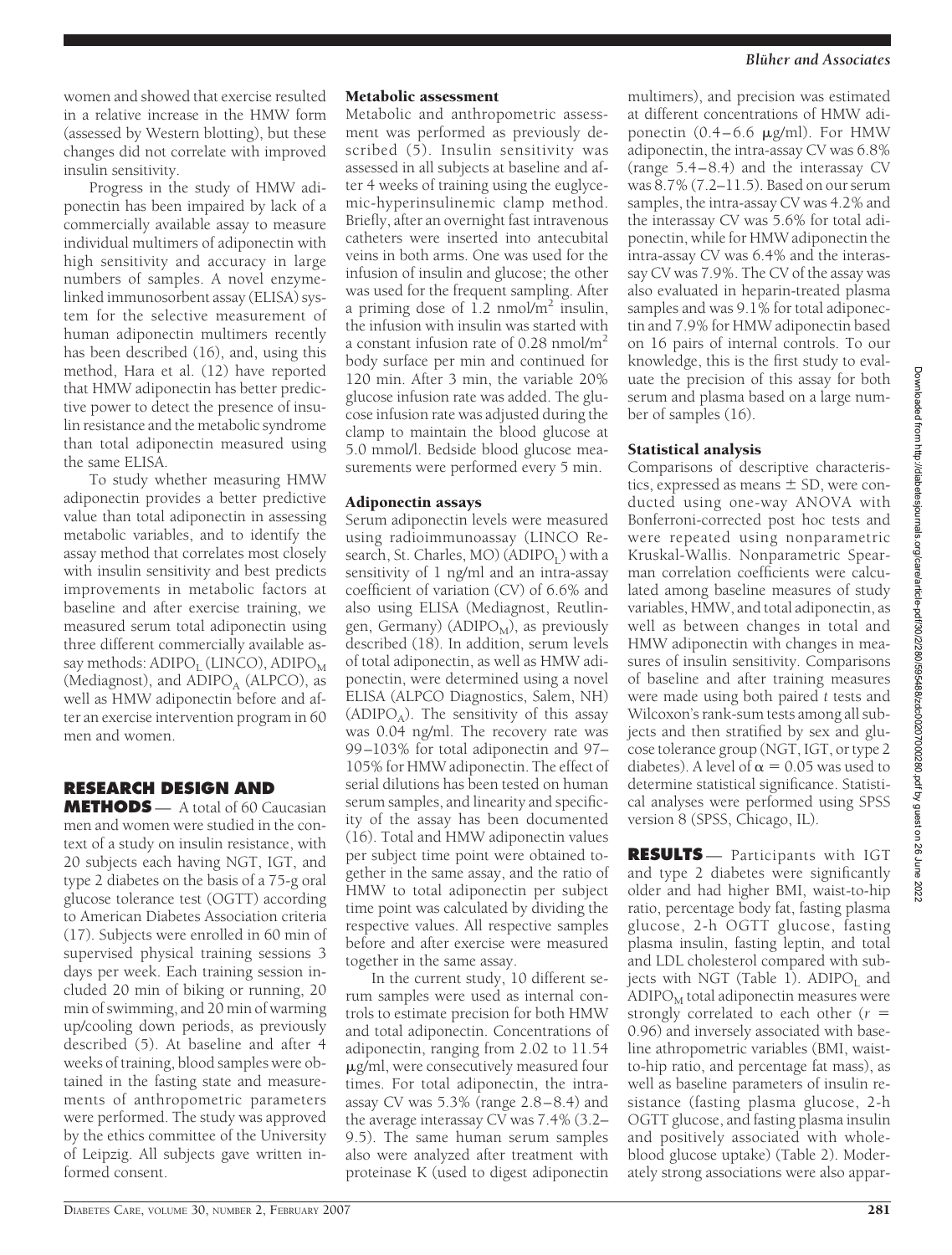#### **Table 1—***Baseline characteristics by glucose tolerance group*

|                                                                                          | <b>NGT</b>      | IGT               | Type 2 diabetes  | P value |
|------------------------------------------------------------------------------------------|-----------------|-------------------|------------------|---------|
| n                                                                                        | 20              | 20                | 20               |         |
| Men/women                                                                                | 9/11            | 9/11              | 11/9             | 0.77    |
| Age (years)                                                                              | $32.8 \pm 2.5$  | $56.0 \pm 2.6^*$  | $53.1 \pm 1.5^*$ | < 0.001 |
| Body weight (kg)                                                                         | $69.6 \pm 3.2$  | $87.6 \pm 3.7$ †  | $94.7 \pm 4.4*$  | < 0.001 |
| BMI $\frac{\text{kg}}{\text{m}^2}$                                                       | $24.3 \pm 0.3$  | $29.8 \pm 0.9*$   | $31.4 \pm 0.7*$  | < 0.001 |
| Waist-to-hip ratio                                                                       | $0.84 \pm 0.02$ | $1.21 \pm 0.04*$  | $1.28 \pm 0.03*$ | < 0.001 |
| Fat mass $(\%)$                                                                          | $24.5 \pm 0.7$  | $34.9 \pm 1.9*$   | $38.2 \pm 1.8^*$ | < 0.001 |
| Tobacco use $(n)$                                                                        | 1(5)            | 4(20)             | $8(40)*$         | 0.03    |
| Fasting plasma glucose (mmol/l)                                                          | $5.2 \pm 0.1$   | $5.7 \pm 0.1$ #   | $6.2 \pm 0.1$ †  | < 0.001 |
| 2-h OGTT glucose (mmol/l)                                                                | $6.0 \pm 0.2$   | $9.4 \pm 0.2^*$   | $13.1 \pm 0.3^*$ | < 0.001 |
| Fasting plasma insulin (pmol/l)                                                          | $66 \pm 8$      | $695 \pm 110*$    | $319 \pm 47$ #   | < 0.001 |
| Whole-blood glucose uptake $(\mu \text{mol} \cdot \text{kg}^{-1} \cdot \text{min}^{-1})$ | $75.9 \pm 3.8$  | $18.7 \pm 9.0^*$  | $21.5 \pm 9.2*$  | < 0.001 |
| Free fatty acids (mmol/l)                                                                | $0.41 \pm 0.04$ | $0.54 \pm 0.06$   | $0.56 \pm 0.06$  | 0.11    |
| Fasting leptin (pmol/l)                                                                  |                 |                   |                  |         |
| Male                                                                                     | $2.8 \pm 0.7$   | $20.7 \pm 3.0$ †  | $31.9 \pm 3.5^*$ | < 0.001 |
| Female                                                                                   | $6.1 \pm 0.8$   | $42.2 \pm 7.2^*$  | $53.2 \pm 5.3^*$ | < 0.001 |
| Total cholesterol (mmol/l)                                                               | $4.62 \pm 0.11$ | $5.34 \pm 0.12$ † | $5.60 \pm 0.16*$ | < 0.001 |
| Total HDL (mmol/l)                                                                       | $1.62 \pm 0.07$ | $1.21 \pm 0.04*$  | $1.11 \pm 0.04*$ | < 0.001 |
| Total LDL (mmol/l)                                                                       | $2.34 \pm 0.10$ | $3.22 \pm 0.12^*$ | $3.30 \pm 0.19*$ | < 0.001 |
| Triglycerides (mmol/l)                                                                   | $2.03 \pm 0.06$ | $2.01 \pm 0.10$   | $2.11 \pm 0.07$  | 0.63    |
| $ADIPC_1(\mu g/ml)$                                                                      | $8.95 \pm 0.55$ | $3.38 \pm 0.26^*$ | $3.48 \pm 0.42*$ | < 0.001 |
| $ADIPC_M(\mu g/ml)$                                                                      | $8.81 \pm 3.43$ | $3.51 \pm 1.47*$  | $3.82 \pm 2.16*$ | < 0.001 |
| $ADIPC_A (\mu g/ml)$                                                                     | $6.72 \pm 0.65$ | $6.25 \pm 0.68$   | $5.15 \pm 0.90$  | 0.32    |
| HMW adiponectin (µg/ml)                                                                  | $2.88 \pm 0.32$ | $2.80 \pm 0.44$   | $2.42 \pm 0.63$  | 0.78    |

Data are means  $\pm$  SD. \**P* < 0.001 for Bonferroni-corrected comparison with the group with NGT. †*P* < 0.01 for Bonferroni-corrected comparison with the group with NGT.  $P < 0.05$  for Bonferroni-corrected comparison with the group with NGT.

ent with baseline lipid profile, with negative correlations of total adiponectin with total and LDL cholesterol and positive associations with HDL. The novel ELISA,  $ADIPO<sub>A</sub>$ , produced values of total and HMW adiponectin that were highly correlated (*r* 0.96) but did not show strong associations with baseline body composition, measures of insulin sensitivity, or lipid profile. HMW and total adiponectin as quantified by  $ADIPO<sub>A</sub>$  showed weak associations with ADIPO<sub>I</sub> and ADIPO<sub>M</sub> (Table 2). Strength of associations between  $ADIPO<sub>I</sub>$  and  $ADIPO<sub>M</sub>$  total adiponectin with anthropometric measures, parameters of insulin sensitivity, and lipid profile ranged from  $\pm 0.32$  to 0.61, whereas the correlations of these variables were much weaker with total and HMW adiponectin as measured by ADIPO<sub>A</sub> ( $\pm 0.03$  to 0.27).

With respect to identifying insulin resistance,  $ADIPC_1$  and  $ADIPC_M$  better predicted these conditions than  $ADIPC<sub>A</sub>$ total or HMW (Fig. 1). The area under the curve (AUC) for insulin resistance, as defined by whole-body glucose uptake  $<$ 40  $\mu$ mol·kg<sup>-1</sup>·min<sup>-1</sup> was 0.96 (95% CI 0.91–1.00; *P* < 0.0001) and 0.92 (0.83– 1.00;  $P < 0.0001$ ) for ADIPO<sub>L</sub> and  $ADDIPO<sub>M</sub>$ , respectively, and each had sig-

#### **Table 2—***Spearman correlation matrix of study variables with adiponectin measures*

|                            | Total ADIPO <sub>1</sub> | Total $ADIPOM$ | Total ADIPO <sub>A</sub> | HMW ADIPO <sub>A</sub> |
|----------------------------|--------------------------|----------------|--------------------------|------------------------|
| $ADIPC_M$                  | $0.96*$                  |                |                          |                        |
| ADIPC <sub>A</sub>         | 0.25                     | 0.25           |                          |                        |
| HMW adiponectin            | 0.20                     | 0.20           | $0.96*$                  |                        |
| Age                        | $-0.39*$                 | $-0.32*$       | $-0.14$                  | $-0.12$                |
| BMI                        | $-0.53*$                 | $-0.42*$       | $-0.16$                  | $-0.12$                |
| Waist-to-hip ratio         | $-0.51*$                 | $-0.41*$       | $-0.25$                  | $-0.21$                |
| Fat mass $(\%)$            | $-0.53*$                 | $-0.44*$       | $-0.24$                  | $-0.21$                |
| Fasting plasma glucose     | $-0.52*$                 | $-0.44*$       | $-0.21$                  | $-0.16$                |
| 2-h OGTT glucose           | $-0.60*$                 | $-0.53*$       | $-0.27*$                 | $-0.23$                |
| Fasting plasma insulin     | $-0.49*$                 | $-0.42*$       | $-0.09$                  | $-0.04$                |
| Whole-blood glucose uptake | $0.61*$                  | $0.54*$        | 0.14                     | 0.13                   |
| Total cholesterol          | $-0.58*$                 | $-0.50*$       | $-0.22$                  | $-0.20$                |
| HDL cholesterol            | $0.47*$                  | $0.42*$        | 0.11                     | 0.09                   |
| LDL cholesterol            | $-0.50*$                 | $-0.40*$       | $-0.07$                  | $-0.03$                |
| $*P < 0.01$ .              |                          |                |                          |                        |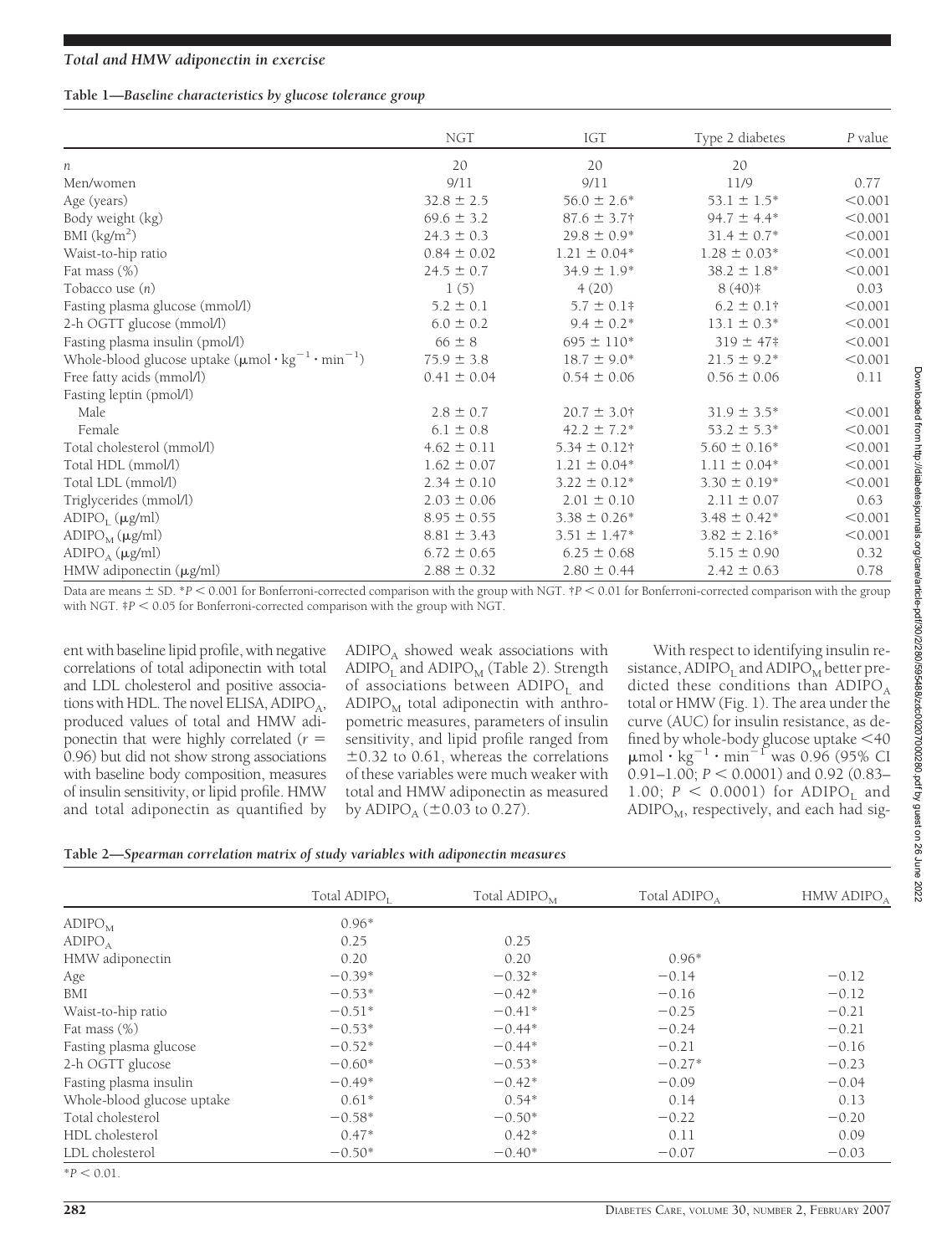

Diagonal segments are produced by ties.

Figure 1—*Receiver-operating characteristic (ROC) curves for prediction of insulin resistance* (*defined by whole-body glucose uptake*  $\lt$  40  $\mu$ mol ·  $kg^{-1}$  ·  $min^{-1}$ ) by total adiponectin by assay *type: ADIPO<sub>I</sub>* (LINCO), ADIPO<sub>M</sub> (Mediagnost), ADIPO<sub>A</sub> (ALPCO), and HMW adiponectin *(novel ELISA HMW adiponectin [ALPCO]).*

nificantly better predictive performance over ADIPO<sub>A</sub> ( $P = 0.0001$  for comparison with  $ADIPC_1$  and  $P = 0.002$  with ADIPO<sub>M</sub>), with an AUC of 0.65 (0.51– 0.79;  $P = 0.10$ ), and HMW adiponectin  $(P = 0.0001$  for comparison with

#### **Blüher and Associates**

ADIPO<sub>L</sub> and  $P = 0.001$  with ADIPO<sub>M</sub>), with an AUC of  $0.63$  ( $P = 0.20$ ). Similar results were observed when defining insulin resistance by homeostasis model assessment  $>2.5$  (ADIPO<sub>L</sub> AUC = 0.96  $[95\% \text{ CI } 0.91-1.02], \text{ADIPC}_{\text{M}} 0.92$  $[0.83-1.00]$ , ADIPO<sub>A</sub> 0.65  $[0.511-0.79]$ , and HMW 0.628 [0.48–0.77]) with predictive values consistent with those reported recently (12). Analysis using the ratio of HMW to total adiponectin did not materially change the results (data not shown). Similarly, AUC indicated greater ability to predict IGT of ADIPO<sub>1</sub> (AUC  $=$ 0.95;  $P < 0.001$ ) and ADIPO<sub>M</sub> (AUC = 0.90;  $P < 0.001$ ) than ADIPO<sub>A</sub> for measuring total (AUC =  $0.65$ ; *P* =  $0.05$ ) and HMW adiponectin (AUC =  $0.63$ ;  $P =$  $0.10$ ).

The  $ADIPO<sub>L</sub>$  and  $ADIPO<sub>M</sub>$  techniques showed a more highly significant effect of exercise training on total adiponectin in all subjects than that seen on total or HMW adiponectin using  $ADIPO<sub>A</sub>$  (Table 3). No significant change in total adiponectin was observed among subjects with NGT using  $ADIPC<sub>L</sub>$  or  $ADIPC<sub>M</sub>$ , but substantial increases in adiponectin were detected in participants with IGT or type 2 diabetes. In contrast,  $ADIPC<sub>A</sub>$  showed a similar magnitude of effect of training in subjects with NGT, IGT, and type 2 diabetes, and the change in total adiponectin

| Table 3-Measures of adiponectin by sex and glucose tolerance group |  |  |  |
|--------------------------------------------------------------------|--|--|--|
|                                                                    |  |  |  |

|                                     | Absolute      |               |                |          |            |  |  |
|-------------------------------------|---------------|---------------|----------------|----------|------------|--|--|
|                                     | Baseline      | Posttraining  | change         | % change | $P$ value* |  |  |
| All subjects $(n = 60)$             |               |               |                |          |            |  |  |
| ADIPC <sub>r</sub>                  | $5.2 \pm 3.1$ | $6.9 \pm 2.8$ | $1.7 \pm 2.3$  | 32.7     | < 0.001    |  |  |
| $ADIPC_M$                           | $5.4 \pm 3.5$ | $7.1 \pm 3.3$ | $1.8 \pm 2.9$  | 33.3     | < 0.001    |  |  |
| ADIPC <sub>A</sub>                  | $6.0 \pm 3.4$ | $7.7 \pm 3.4$ | $1.7 \pm 4.5$  | 28.3     | 0.004      |  |  |
| HMW adiponectin                     | $2.7 \pm 2.1$ | $3.8 \pm 2.1$ | $1.1 \pm 3.0$  | 40.7     | 0.008      |  |  |
| Glucose tolerance group             |               |               |                |          |            |  |  |
| Subjects with NGT $(n = 20)$        |               |               |                |          |            |  |  |
| $ADIPC_1$                           | $8.7 \pm 2.5$ | $8.6 \pm 2.7$ | $-0.2 \pm 1.7$ | $-2.3$   | 0.97       |  |  |
| ADIPO <sub>M</sub>                  | $8.8 \pm 3.4$ | $8.8 \pm 3.7$ | $0.0 \pm 3.2$  | 0.0      | 0.97       |  |  |
| ADIPC <sub>A</sub>                  | $6.7 \pm 2.9$ | $8.7 \pm 3.9$ | $1.9 \pm 3.9$  | 28.4     | 0.04       |  |  |
| HMW adiponectin                     | $2.9 \pm 1.4$ | $4.1 \pm 2.2$ | $1.2 \pm 2.1$  | 41.4     | 0.02       |  |  |
| Subjects with IGT $(n = 20)$        |               |               |                |          |            |  |  |
| ADIPC <sub>r</sub>                  | $3.4 \pm 1.2$ | $5.8 \pm 2.2$ | $2.4 \pm 1.8$  | 70.6     | < 0.001    |  |  |
| $ADIPC_M$                           | $3.5 \pm 1.5$ | $6.0 \pm 2.4$ | $2.5 \pm 2.1$  | 71.4     | < 0.001    |  |  |
| ADIPC <sub>A</sub>                  | $6.3 \pm 3.0$ | $7.7 \pm 3.5$ | $1.5 \pm 4.6$  | 23.8393  | 0.17       |  |  |
| HMW adiponectin                     | $2.8 \pm 1.9$ | $3.9 \pm 2.4$ | $1.1 \pm 3.3$  | 39.3     | 0.14       |  |  |
| Type 2 diabetic subjects $(n = 20)$ |               |               |                |          |            |  |  |
| ADIPC <sub>r</sub>                  | $3.5 \pm 1.9$ | $6.2 \pm 2.5$ | $2.7 \pm 2.2$  | 77.1     | < 0.001    |  |  |
| ADIPO <sub>M</sub>                  | $3.8 \pm 2.2$ | $6.6 \pm 2.9$ | $2.8 \pm 2.6$  | 73.7     | < 0.001    |  |  |
| $ADIPC_A$                           | $5.1 \pm 4.0$ | $6.8 \pm 2.6$ | $1.7 \pm 5.0$  | 33.3     | 0.15       |  |  |
| HMW adiponectin                     | $2.4 \pm 2.8$ | $3.3 \pm 1.7$ | $0.8 \pm 3.5$  | 33.3     | 0.30       |  |  |

Data are means  $\pm$  SD. \**P* value from paired *t* test. Nonparametric Wilcoxon signed-rank test produced comparable results.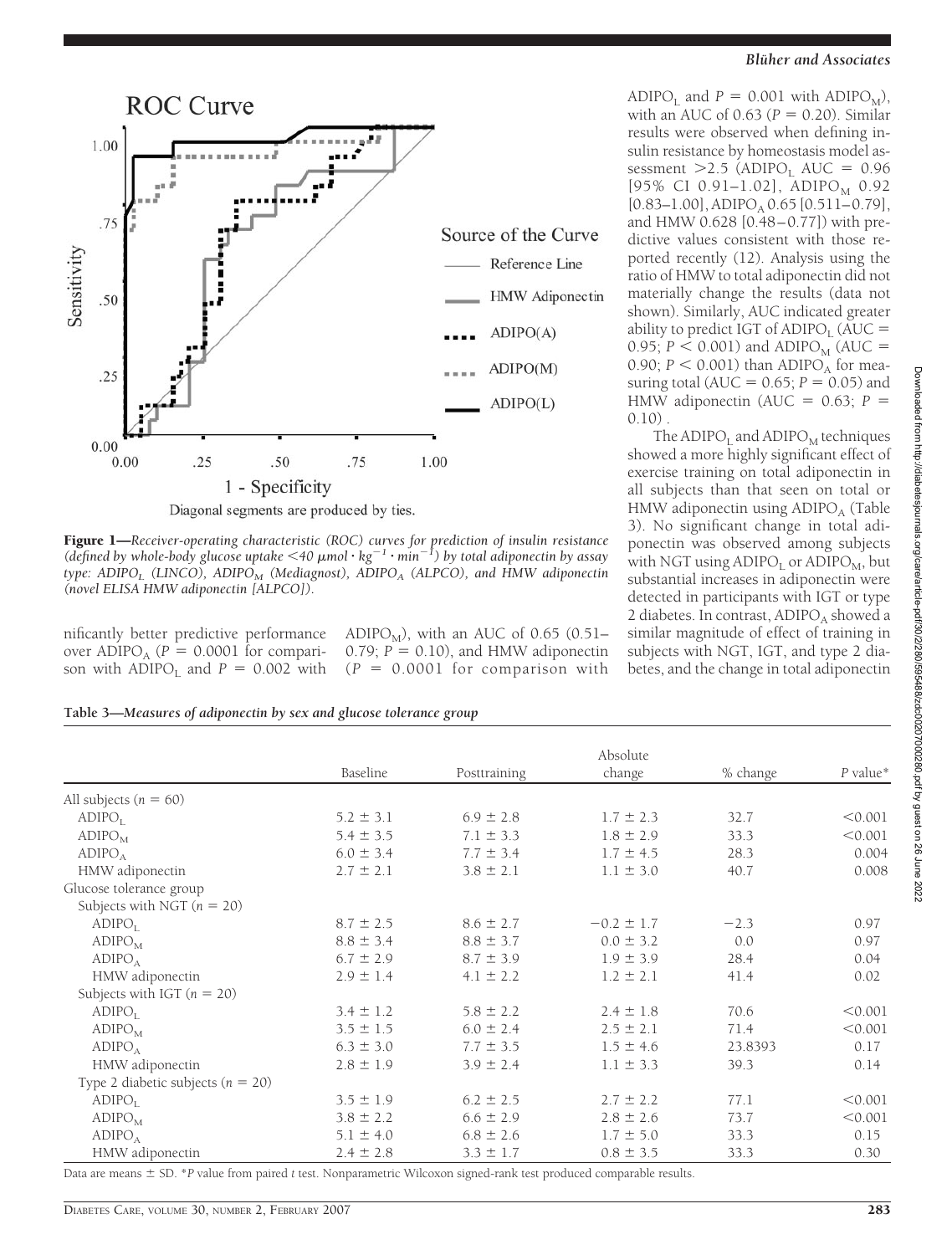#### *Total and HMW adiponectin in exercise*

was less pronounced and did not achieve statistical significance in the IGT and type 2 diabetic groups. Stratifying by sex showed a similar pattern of more highly significant results using  $ADIPC<sub>L</sub>$  and ADIPO $_{\text{M}}$  methods than ADIPO<sub>A</sub>, with a slightly stronger effect of training on adiponectin in men than women (data not shown). Additionally, changes with exercise correlated more strongly with changes in total adiponectin as measured by  $\overline{ADIPO_I}$  and  $\overline{ADIPO_M}$  than by total or HMW for free fatty acids ( $r = 0.38$ ,  $P <$ 0.01 and  $r = 0.30$ ,  $P = 0.02$  vs.  $r = 0.03$ ,  $P = 0.85$  and  $r = 0.03$ ,  $P = 0.81$ , for  $ADIPO<sub>I</sub>$ ,  $ADIPO<sub>M</sub>$ ,  $ADIPO<sub>A</sub>$ , and  $HMW$ , respectively), total cholesterol (*r*  $-0.34$ ,  $P < 0.01$  and  $r = -0.28$ ,  $P =$ 0.03 vs.  $r = 0.17$ ,  $P = 0.20$  and  $r = 0.18$ .  $P = 0.16$ , respectively), triglycerides ( $r =$  $-0.34$ ,  $P < 0.01$  and  $r = -0.20$ ,  $P =$ 0.13 vs.  $r = 0.11$ ,  $P = 0.41$  and  $r = 0.09$ ,  $P = 0.48$ , respectively), and insulin ( $r =$  $-0.20$ ,  $P = 0.12$  and  $r = -0.18$ ,  $P =$ 0.18 vs.  $r = 0.06$ ,  $P = 0.67$  and  $r = 0.03$ ,  $P = 0.82$ , respectively). Similarly, the magnitudes of correlations of change in 2-h OGTT glucose and whole-blood glucose uptake were greater with change in  $ADIPC<sub>L</sub>$  and  $ADIPC<sub>M</sub>$  than  $ADIPC<sub>A</sub>$  or HMW adiponectin; however, all associations failed to reach statistical significance (not shown). Change in HDL with training was not significantly associated with changes in total adiponectin or HMW as measured by any assays. Finally, given our SD of 0.3, we had 80% power to detect a difference in AUC of 0.15 between different adiponectin assays.

**CONCLUSIONS** — We confirm herein that total adiponectin as measured by  $ADIPC<sub>L</sub>$  and  $ADIPC<sub>M</sub>$  is significantly correlated with insulin sensitivity and metabolic variables. Additionally, total adiponectin as measured by  $ADIPO<sub>I</sub>$  and  $ADIPO<sub>M</sub>$  is clearly superior to either HMW or total adiponectin as measured by  $ADIPC<sub>A</sub>$  at identifying the presence of insulin resistance and predicting levels of metabolic variables. Adiponectin levels increase with exercise and significantly correlate with improvements in lipid profile when total adiponectin is measured by  $ADIPO<sub>L</sub>$  and  $ADIPO<sub>M</sub>$  but not with total adiponectin or HMW adiponectin measured by  $ADIPC_A$ . Finally, we did not detect any clinically significant difference between HMW adiponectin and total adiponectin, when both are measured by  $ADIPO<sub>A</sub>$ , at predicting insulin sensitivity and metabolic variables. The associations

between metabolic variables and HMW adiponectin, when measured by techniques other than the assays used herein, remains to be seen.

Previous studies (10,13,14,19) investigating the differential associations of multimeric forms of adiponectin have used either Western blot technique or, subsequently, a recently described ELISA technique to quantify the proportion of total adiponectin circulating in the HMW form (12). A recent article (12) reporting that the HMW adiponectin–to–total adiponectin ratio is slightly superior to total adiponectin (AUC 0.713 vs. 0.615) at predicting the presence of insulin resistance and the metabolic syndrome used the same ELISA technique used herein. We replicated herein the predictive value of these measurements, as expressed by almost identical receiving-operating characteristic curves in this and the previous study (12). While we report that HMW and total adiponectin, as measured by the recently reported ALPCO ELISA (16), were not different in predicting the presence of insulin resistance or IGT, we also report that the other two total adiponectin assays evaluated herein are significantly better in this respect. This study was adequately powered to detect a 0.15 difference in AUC, which is clinically important.

We also report herein that both total and HMW adiponectin increase with exercise but that correlations with metabolic parameters are indistinguishable when total adiponectin and HMW adiponectin are considered (as measured using a commercially available ELISA from the same source). Our findings are in agreement with those reported by Bobbert et al. (14), who found that both HMW and total adiponectin increased to a similar degree with exercise and weight loss in 17 obese men and women, but there was no correlation between adiponectin (HMW or total) and insulin sensitivity either before or after weight loss in this study. HDL was the only metabolic variable correlated with total or HMW adiponectin in the previous study (14). The small study group, which included subjects with NGT, IGT, and type 2 diabetes and/or the interassay variability as well as the relative insensitivity of the Western methodology compared with radioimmunoassay or ELISA may have accounted for these prior findings (14). We have used a more sensitive and precise methodology, i.e., ELISA, to quantitate HMW adiponectin, and our sample size was 3.5 times larger.

Importantly, both total adiponectin and HMW adiponectin showed similar correlation with insulin sensitivity and metabolic variables, although HMW adiponectin (measured using the current commercially available ELISA) was not significantly associated with any study variable in the current study. The magnitude of the correlation coefficients was similar to those previously reported using a larger sample size (16), however, supporting the validity of our measurements.

Similar to changes in total adiponectin, the process regulating the production of adiponectin oligomers is incompletely understood in humans. Posttranslational modification of lysine residues within the collagenous domain of the molecule appears to be involved and adiponectin glycosylation is reduced in individuals with diabetes, explaining the low HMW adiponectin observed in this population (11). Several studies where HMW adiponectin is measured by Western blot have reported a selective reduction in HMW adiponectin in subjects with type 2 diabetes (10,11,20) and a preferential elevation following treatment with the insulin sensitizer rosiglitazone (19). Two human mutations that impair the formation of HMW adiponectin have been described in individuals with type 2 diabetes, suggesting, albeit not proving, a possible role for HMW adiponectin in the pathogenesis of diabetes (10).

In the initial description of the ELISA system for selective measurement of adiponectin multimers, Ebinuma et al. (16) compared Western blotting to their selective ELISA. They found a strong correlation between multimer ELISA and densitometry results for HMW adiponectin using samples from 16 healthy volunteers, but the assay has not been tested in individuals with IGT and diabetes, in whom low HMW adiponectin levels have been described. It is also important to note that the precision of the total and selective ELISAs in the previous study are based on measurement of two human samples only (16). We expand herein by providing more extensive evaluation, and although we duplicate associations withtotal adiponectin, we report that the specific assay used may not be as sensitive as other commercially available total adiponectin assays, possibly due to differences in the antibody used.

Strengths of our study include the larger study size compared with the previous study (14) and the detailed measurement of body composition, lipids,